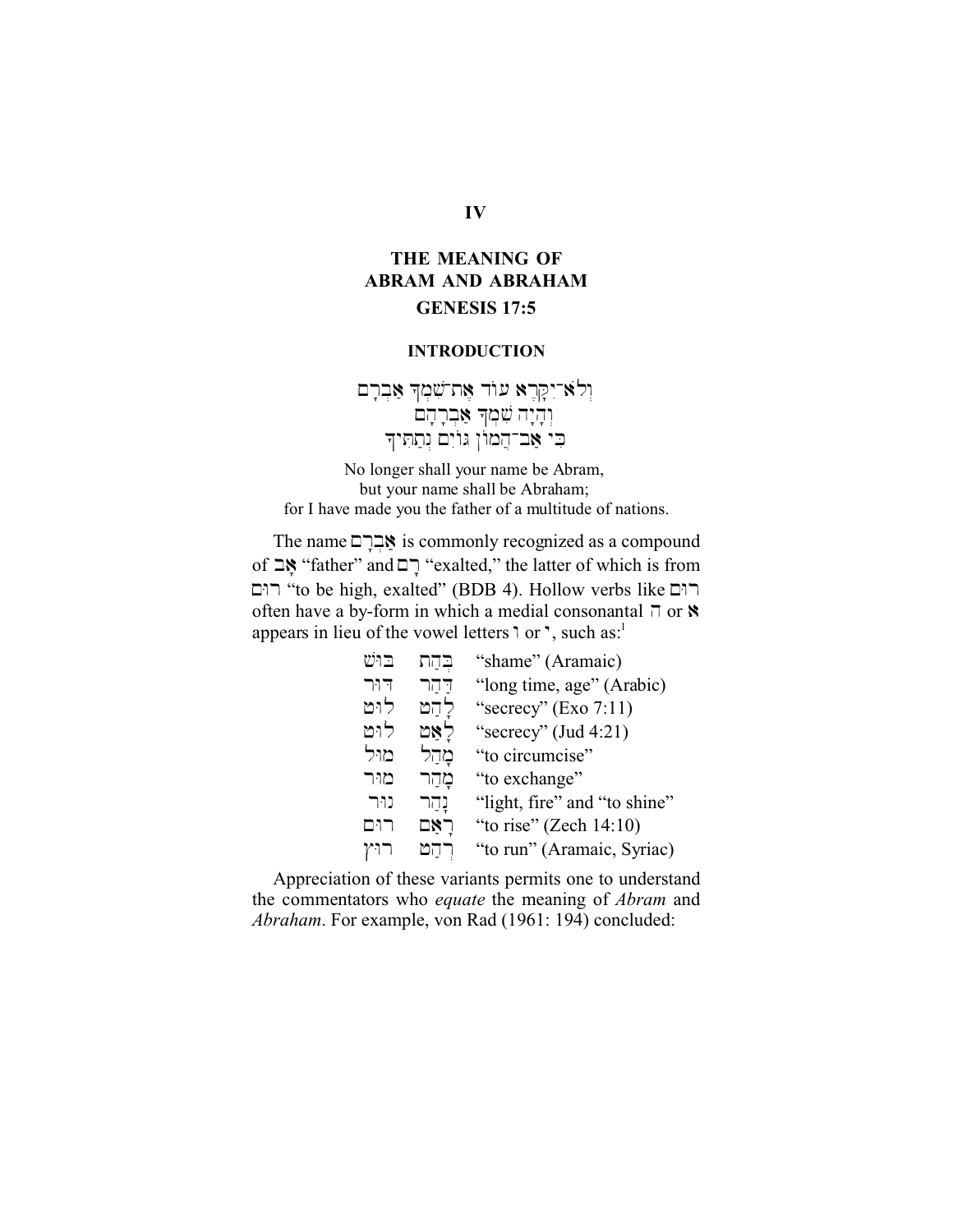#### 32 **GENESIS 17:5**

Here  $P$  [= Priestly writer] has certainly theologized a double tradition of the first patriarch's name, for the name "Abraham" is linguistically nothing else than a "lengthening" of the simpler "Abram," which means "my father [the god] is exalted."

About the same time Speiser (1964: 124) stated:

Linguistically, the medial -*ha*- is a secondary extension in a manner which is common in Aramaic. The underlying form *Abram* and its doublet *Abiram* [Num 16:1] are best explained as "the (not 'my') father is exalted  $\dots$ ."<sup>2</sup>

#### **ABRAM / אָבְרָם**

Although "exalted" is one meaning of the  $\nabla$ ך of  $\nabla$ פּר  $i$ s not the only meaning. If the  $\leq$  of  $\Box$ אֲבְרָ $i$  is an epithet for God, rather than a patronym, then "exalted" is probably the preferred definition. But not every name with  $\exists$ **N** refers to God. Such names as "אֲבִיאָסָף" "my father gathered" and גבישג "my father is a wanderer" or אבישג "my father is a " wall" are unlikely references to God. There is a good chance that the  $\exists$ S of  $\Box$ Meferred to the patriarch himself, not to his father or ancestor or to God.

The Arabic cognate of  $\Box \Box \Box \Box$  could well be ال $(r\hat{a}m)$ "he went away, or departed : and he quit a place : and he ceased doing a thing" (Lane 1867: 1203–1204). If so, the name would be practically synonymous with  $\mathbb{Z}^*$  "my father is a wanderer." If  $\Box \Box \Diamond$  does mean "father departed," it would be a very fitting name for someone who obeyed the command in Gen 12:1 לְדִיקָרּ וּמְמוֹלַדְחִדְ וּמְבֵית אָב<sup>י</sup>ך, "go from your country and your kindred and your father's house." If "father departed" was the meaning of  $\Xi$ אָבְר $\Xi$ , the patriarch more than lived up to that name.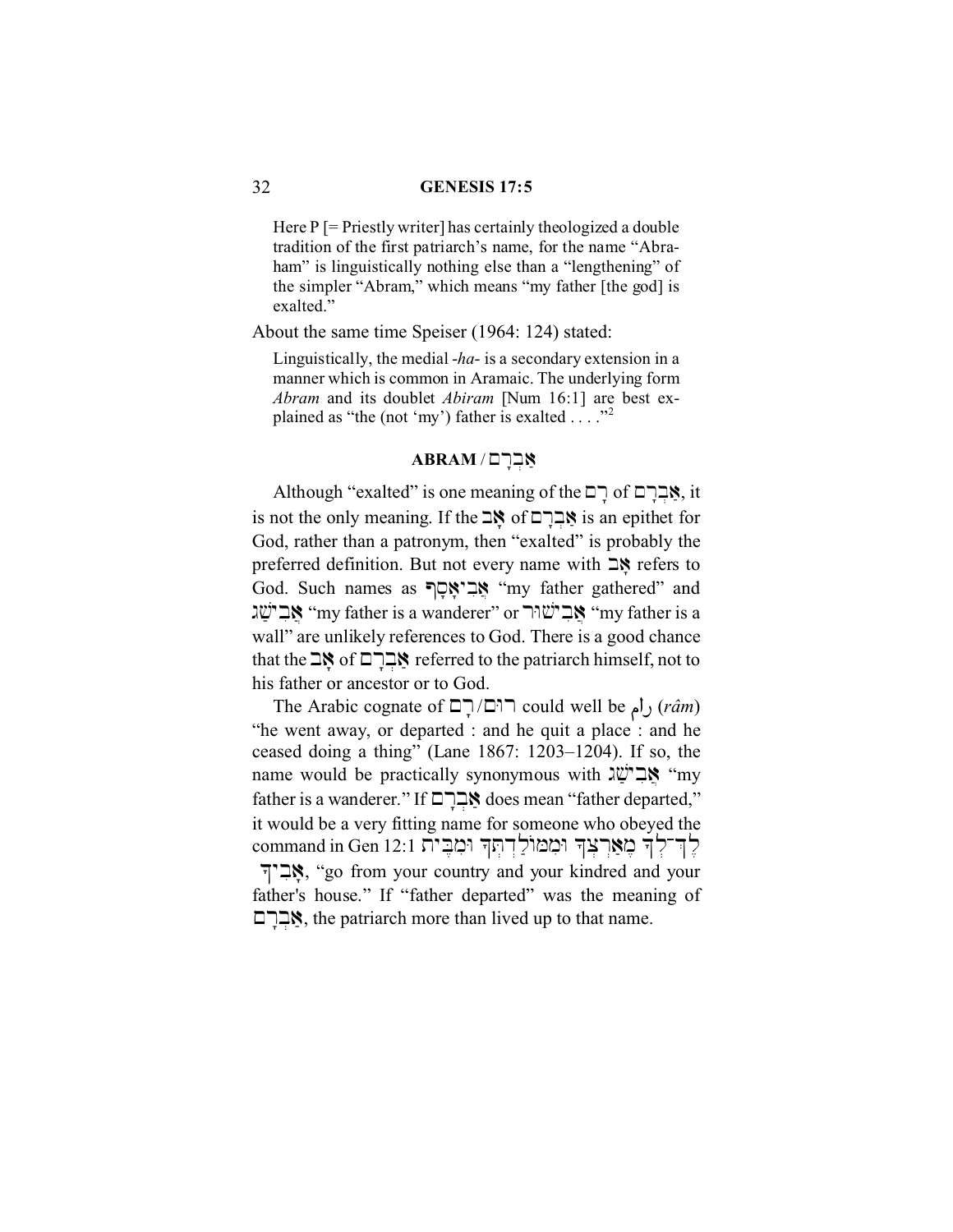#### **FROM ABRAM TO ABRAHAM** 33

There is yet another possible derivation suggested by the Arabic cognate vªÜ@ (*raym*) "excess, superiority" (Lane 1867: 1204), which occurs in the expression اليهذا ريسم على هذا (*lihad.â raym )alay had.â*) "this has superiority over this." While Abraham may have been too modest to have appropriated the name "father is superior" for himself, his progeny certainly claimed this for him (and for themselves). But Israelites and Ishmaelites may not have been the only ones who laid claim to superiority through an ancestor. Skinner  $(1930: 292)$  noted, "The form  $\Xi$ אָבְרָ $\Xi$  is an abbreviation of MrFybi)j . . . which occurs as a personal name not only in Heb. but also as that of an Ass. official (*Abîrâmu*) under Esarhaddon, B.C. 667 . . . ." Similarly, Millard (1992) recognized, "The name 'Aburahana' [= Abraham] is found in the Egyptian Execration Texts of the 19th century B.C. (*m* and *n* readily interchange in Egyptian transcriptions of Semitic names)."

## **ABRAHAM** / תברהם

Just as Speiser disagreed with Skinner, as noted above, Skinner (1930: 292) disagreed with Delitzsch (1887: 292; 1888: II: 34), making the following observations about the  $\sigma$ אָבְרָהָם of יָהָם:

The nearest approach to P's explanation would be found in the Ar. *ruham* = 'copious number' (from a  $\sqrt{\ }$  descriptive of a fine drizzling rain: Lane, *s.v*.). De[litzsch] thinks this the best explanation; but the etymology is far-fetched, and apart from the probable accidental correspondence with P's interpretation the sense has no claim to be correct."

 However, the etymology is not as far-fetched as Skinner thought. Long before Delitzsch, Castell (1669: 3537) cited in his massive lexicon u"|@ (*ruhâm*) "*numerus copiosus*" as the cognate of  $\Box \Box \Box$  "a large number," a definition also noted by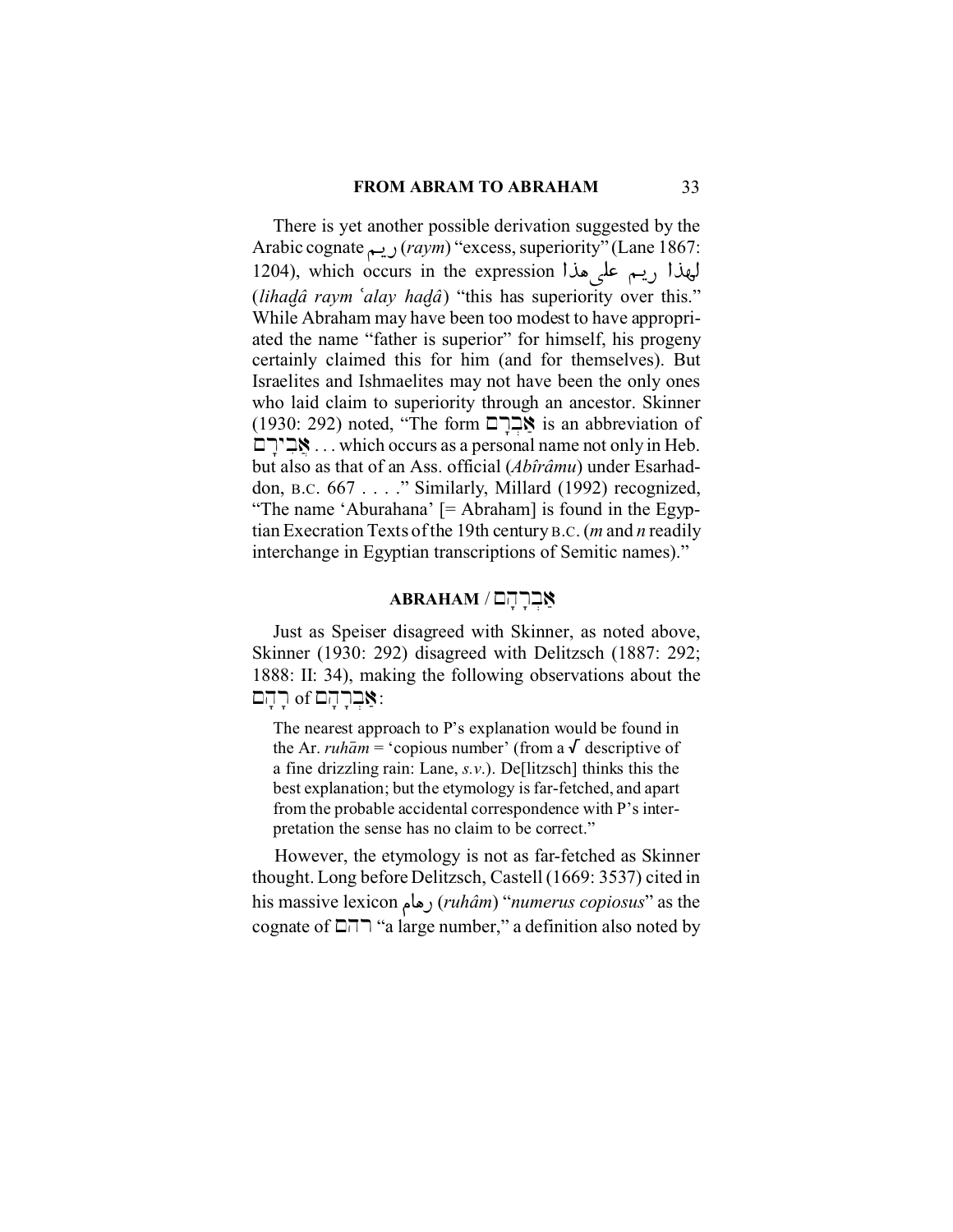Lane (1867: 1171–1172). No commentator has yet to suggest that the **Andric Arabic ج**بابات of **Andric is related** to the Arabic union "a man weak in seeking, or searching, [to find what is best to be done;] who follows mere opinion." But there would be an element of truth to such a derivation when it comes to Abraham's indecisiveness in resolving the conflict between Sarah and Hagar.

Skinner's objection to identifying Mhr with u"|@ (*ruhâm*) stems from the fact that the word has to do primarily with a "drizzling and lasting rain" ( <sup>=</sup> Çt|@ [*rihmat*]), i.e., a lot of rain drops. However, opting for a "probable accidental correspondence" of ⊡∏ with (رهام with with السابة) with was itself a far-fetched explanation. The innumerable drops of water in a drizzling rain are like the stars mentioned in Gen 15:5 ("look toward heaven, and number the stars, if you are able to number them . . . so shall your descendants be") or the sand mentioned in Gen 22:17 ("I will indeed bless you, and I will multiply your descendants as the stars of heaven and as the sand which is on the seashore"). Therefore, in my opinion, the identification by Castell and Delitzsch of Mharf with u"|@ (*ruhâm*) appears to be correct.

#### **CONCLUSIONS**

Although some of the older commentators preferred to view *Abram* and *Abraham* as two different individuals whose traditions had been blended together—and more recent exegetes have argued that *Abram* and *Abraham* are simply dialectally different names for the same individual—the proposal in this study has been to treat the names as two distinctly different names for the same person. The meaning of *Abram* can have three different meanings: (1) "father is exalted," (2) "father departed," and (3) "father is superior."